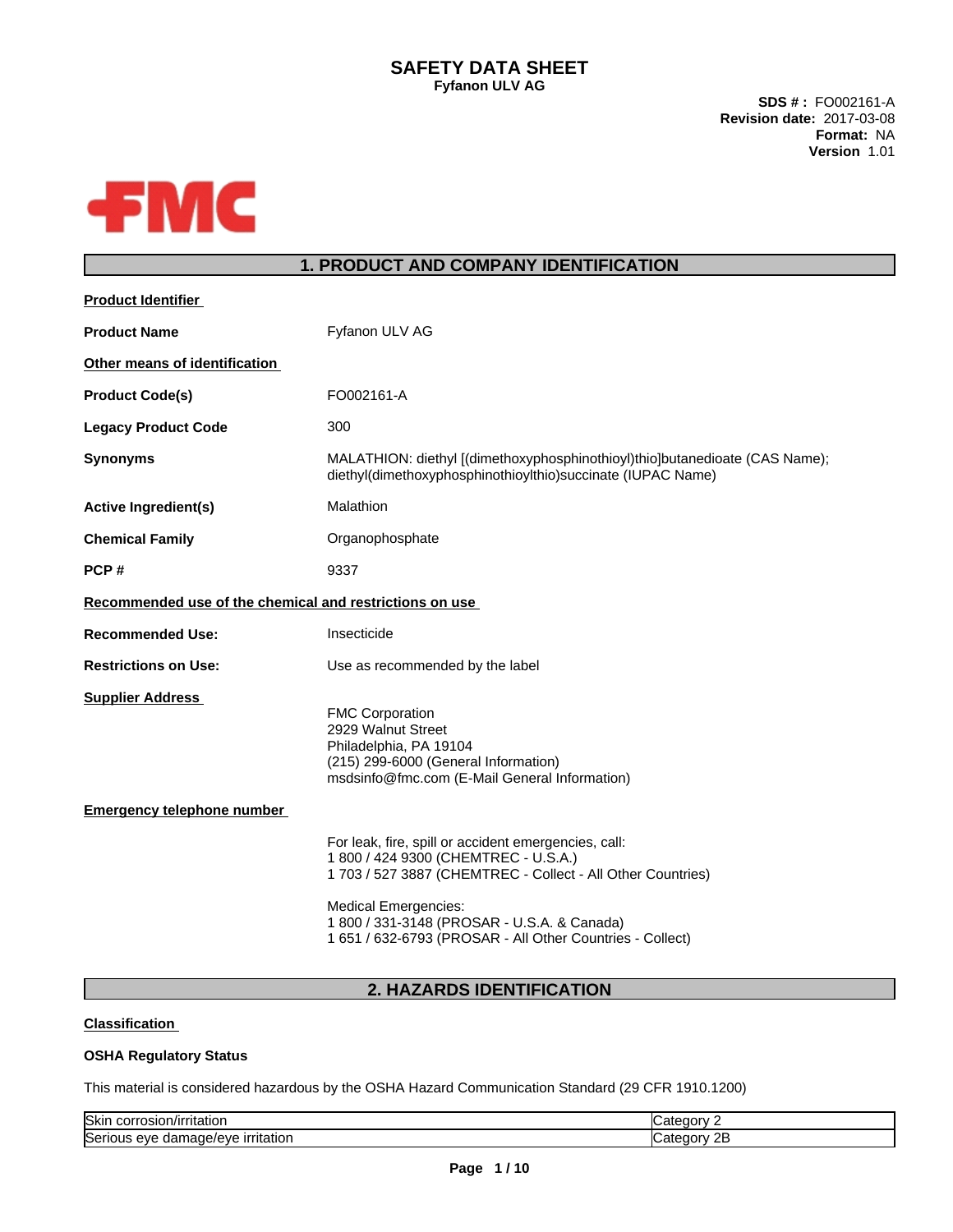#### **GHS Label elements, including precautionary statements**

**EMERGENCY OVERVIEW Warning Hazard Statements** H315 - Causes skin irritation H320 - Causes eye irritation H400 - Very toxic to aquatic life H410 - Very toxic to aquatic life with long lasting effects

#### **Precautionary Statements - Prevention**

P264 - Wash hands thoroughly after handling

P280 - Wear protective gloves

### P273 - Avoid release to the environment

**Precautionary Statements - Response**

P308 + P313 - If exposed or concerned: Get medical advice/attention

P305 + P351 + P338 - IF IN EYES: Rinse cautiously with water forseveral minutes. Remove contact lenses, if present and easy to do. Continue rinsing

P337 + P313 - If eye irritation persists: Get medical advice/ attention

P302 + P352 - IF ON SKIN: Wash with plenty of water and soap

P333 + P313 - If skin irritation or rash occurs: Get medical advice/attention

P363 - Wash contaminated clothing before reuse

P304 + P340 - IF INHALED: Remove person to fresh air and keep comfortable for breathing

- P310 Immediately call a POISON CENTER or doctor
- P301 + P312 IF SWALLOWED: Call a POISON CENTER or doctor if you feel unwell

P391 - Collect spillage

#### **Precautionary Statements - Storage**

P405 - Store locked up P403 + P233 - Store in a well-ventilated place. Keep container tightly closed

#### **Precautionary Statements - Disposal**

Dispose of contents/container according to label directions

#### **Hazards not otherwise classified (HNOC)** No hazards not otherwise classified were identified.

# **Other Information**

Very toxic to aquatic life with long lasting effects.

### **3. COMPOSITION/INFORMATION ON INGREDIENTS**

#### **Chemical Family Chemical Family Chemical Family Chemical Family**

| <b>Chemical name</b>        | <b>CAS-No</b>                                           | ده د<br>Weiahı        |
|-----------------------------|---------------------------------------------------------|-----------------------|
| Malathior<br>l echnical<br> | .<br>$\rightarrow$ $\rightarrow$ $\rightarrow$<br>-<br> | )-100<br>$\sim$<br>υυ |

Synonyms are provided in Section 1.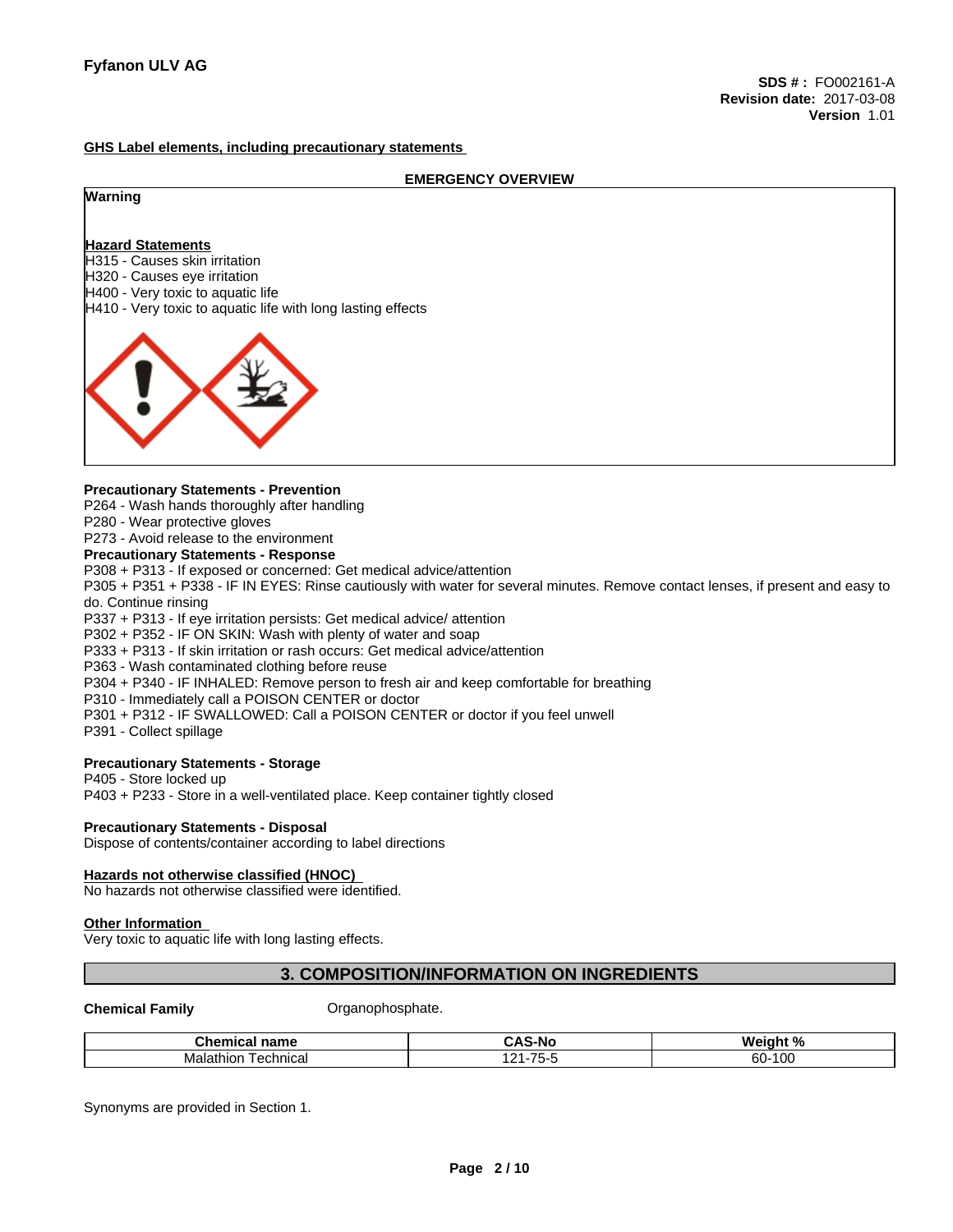|                                                                                                            | <b>4. FIRST AID MEASURES</b>                                                                                                                                                                                                                                                                                                                                                                                                                                                                                                   |  |  |  |  |
|------------------------------------------------------------------------------------------------------------|--------------------------------------------------------------------------------------------------------------------------------------------------------------------------------------------------------------------------------------------------------------------------------------------------------------------------------------------------------------------------------------------------------------------------------------------------------------------------------------------------------------------------------|--|--|--|--|
| <b>Eye Contact</b>                                                                                         | Hold eyes open and rinse slowly and gently with water for 15 to 20 minutes. Remove<br>contact lenses, if present, after the first 5 minutes, then continue rinsing eye. Get medical<br>attention if irritation develops and persists.                                                                                                                                                                                                                                                                                          |  |  |  |  |
| <b>Skin Contact</b>                                                                                        | Wash off immediately with soap and plenty of water while removing all contaminated<br>clothes and shoes. Get medical attention if irritation develops and persists.                                                                                                                                                                                                                                                                                                                                                            |  |  |  |  |
| Inhalation                                                                                                 | Move person from contaminated area to fresh air. Seek medical attention immediately. If<br>person is not breathing, give artificial respiration, preferably by mouth-to-mouth, if possible.                                                                                                                                                                                                                                                                                                                                    |  |  |  |  |
| Ingestion                                                                                                  | Do not induce vomiting without medical advice. Rinse mouth with water and afterwards<br>drink plenty of water or milk. If vomiting does occur, rinse mouth and drink fluids again.<br>Never give anything by mouth to an unconscious person. Immediate medical attention is<br>required.                                                                                                                                                                                                                                       |  |  |  |  |
| Most important symptoms and<br>effects, both acute and delayed                                             | Malathion is a cholinesterase inhibitor affecting the central and peripheral nervous systems<br>producing respiratory depression.                                                                                                                                                                                                                                                                                                                                                                                              |  |  |  |  |
| Indication of immediate medical<br>attention and special treatment<br>needed, if necessary                 | . This product contains a reversible cholinesterase inhibitor. If any sign of cholinesterase<br>inhibition occurs, call a doctor (physician), clinic or hospital immediately. Explain that the<br>victim has been exposed to an organophosphorus insecticide. Describe his/her condition<br>and the extent of exposure. Immediately remove the exposed person from the area where<br>the product is present.                                                                                                                   |  |  |  |  |
|                                                                                                            | ANTIDOTE: If symptoms are present, administer atropine sulphate, which often is a<br>lifesaving antidote, in large doses, TWO to FOUR mg intravenously or intramuscularly as<br>soon as possible. Repeat at 5 to 10 minute intervals until signs of atropinisation appear<br>and maintain full atropinisation until all organophosphate is metabolized. Relapse can occur<br>after intial improvement. VERY CLOSE SUPERVISION OF THE PATIENT IS INDICATED<br>FOR AT LEAST 48 HOURS DEPENDING ON THE SEVERITY OF THE POISONING. |  |  |  |  |
|                                                                                                            | <b>5. FIRE-FIGHTING MEASURES</b>                                                                                                                                                                                                                                                                                                                                                                                                                                                                                               |  |  |  |  |
| <b>Suitable Extinguishing Media</b>                                                                        | Carbon dioxide (CO <sub>2</sub> ), Dry chemical, Water spray, Foam. Avoid heavy hose streams.                                                                                                                                                                                                                                                                                                                                                                                                                                  |  |  |  |  |
| Specific Hazards Arising from the<br><b>Chemical</b>                                                       | This product is considered non-flammable. Material will decompose rapidly when exposed<br>to heat (>212° F/100° C) and flame, increasing the risk of explosion. Heat of decomposition<br>may cause closed containers to build up pressure and explode.                                                                                                                                                                                                                                                                         |  |  |  |  |
| <b>Hazardous Combustion Products</b>                                                                       | The essential breakdown products are volatile, toxic, irritant and inflammable compounds<br>such as: dimethyl sulphide, methyl mercaptan, Sulfur dioxide, Carbon monoxide, Carbon<br>dioxide (CO <sub>2</sub> ), phosphorus pentoxide.                                                                                                                                                                                                                                                                                         |  |  |  |  |
| <b>Explosion data</b><br><b>Sensitivity to Mechanical Impact</b><br><b>Sensitivity to Static Discharge</b> | Not expected to be sensitive to mechanical impact.<br>Not expected to be sensitive to static discharge.                                                                                                                                                                                                                                                                                                                                                                                                                        |  |  |  |  |
| Protective equipment and<br>precautions for firefighters                                                   | Use water spray to cool fire exposed surfaces and protect personnel. Approach fire from<br>upwind to avoid hazardous vapours and toxic decomposition products. Fight fire from<br>maximum distance or use unmanned hose holders or monitor nozzles. Dike to prevent<br>runoff. As in any fire, wear self-contained breathing apparatus and full protective gear.                                                                                                                                                               |  |  |  |  |
|                                                                                                            | <b>6. ACCIDENTAL RELEASE MEASURES</b>                                                                                                                                                                                                                                                                                                                                                                                                                                                                                          |  |  |  |  |
| <b>Personal Precautions</b>                                                                                | Isolate and post spill area. Remove all sources of ignition. Wear suitable protective clothing,<br>gloves and eye/face protection. For personal protection see section 8.                                                                                                                                                                                                                                                                                                                                                      |  |  |  |  |
| Other                                                                                                      | For further clean-up instructions, call FMC Emergency Hotline number listed in Section 1<br>"Product and Company Identification" above.                                                                                                                                                                                                                                                                                                                                                                                        |  |  |  |  |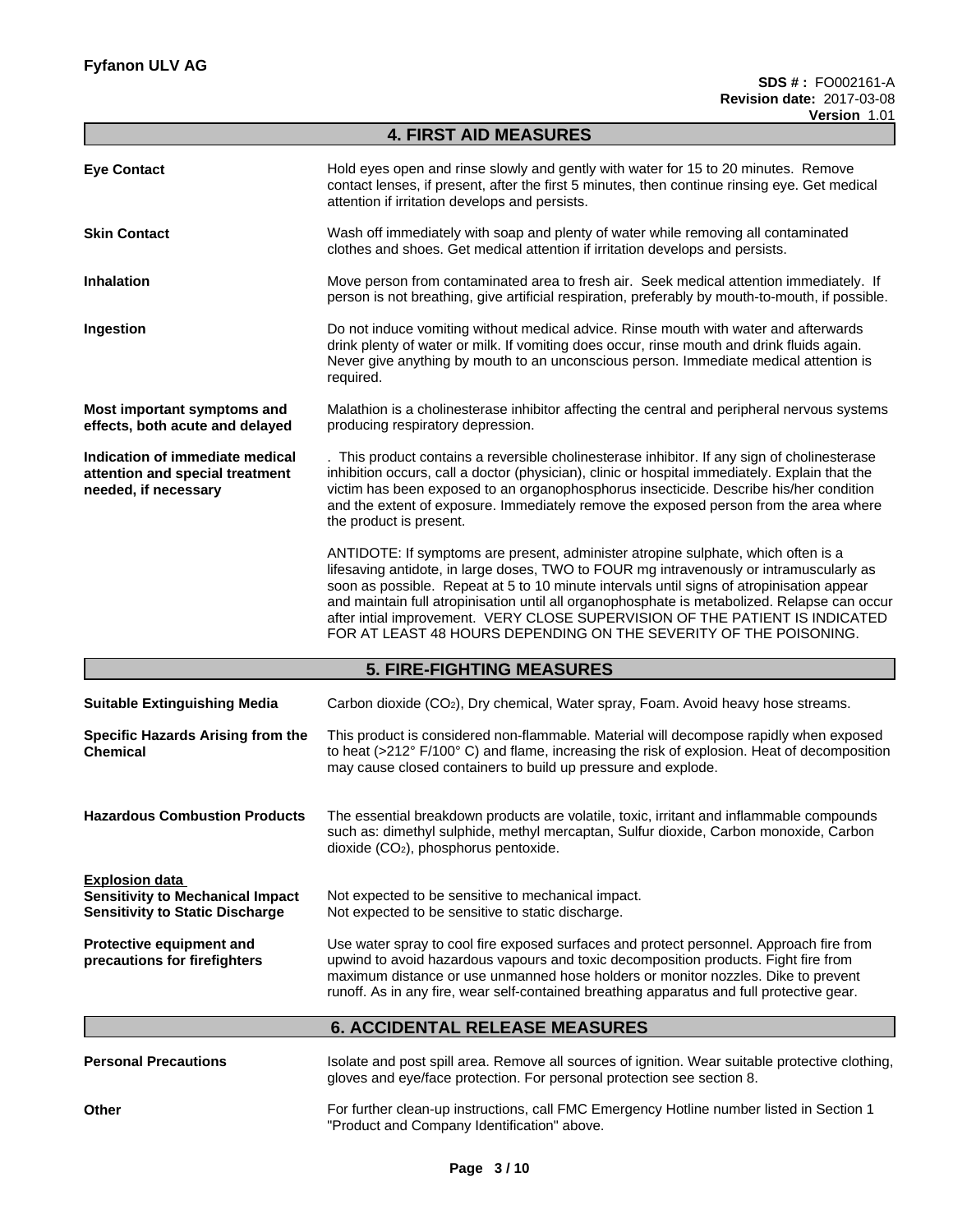| <b>Fyfanon ULV AG</b>            | <b>SDS #: FO002161-A</b>                                                                                                                                                                                                                                                                                                                                                                                                                                                                                                                                                                                                                                                                                                           |
|----------------------------------|------------------------------------------------------------------------------------------------------------------------------------------------------------------------------------------------------------------------------------------------------------------------------------------------------------------------------------------------------------------------------------------------------------------------------------------------------------------------------------------------------------------------------------------------------------------------------------------------------------------------------------------------------------------------------------------------------------------------------------|
|                                  | <b>Revision date: 2017-03-08</b><br>Version 1.01                                                                                                                                                                                                                                                                                                                                                                                                                                                                                                                                                                                                                                                                                   |
| <b>Environmental Precautions</b> | Contain the spill to prevent any further contamination of surface, soil or water. Try to<br>prevent the material from entering drains or water courses.                                                                                                                                                                                                                                                                                                                                                                                                                                                                                                                                                                            |
| <b>Methods for Containment</b>   | Wear the full Personal Protection Equipment, avoiding inhalation or contact with skin or<br>eyes. Dike to contain spill with inert material which is absorbent and non-combustible (clay,<br>sand or soil). Then soak up with absorbent material inward from the edges.                                                                                                                                                                                                                                                                                                                                                                                                                                                            |
| Methods for cleaning up          | Remove all sources of ignition. Ventilate area of release. Stop the spill at source if it is safe<br>to do so. Contain and absorb spilled material with inert, non-combustible absorbent<br>material, such as sand. Sweep up and shovel into suitable containers for disposal. For a<br>water spill, confine the spill immediately with booms. Notify the appropriate authorities as<br>required. Carefully cover spilled material with soda ash or quicklime to neutralize. Do not<br>flush into surface water or sanitary sewer system. For large spills on surfaces other than<br>pavement (e.g. soil or sand), spills may be handled by digging up and removing the affected<br>surface and placing it in approved containers. |
|                                  | 7. HANDLING AND STORAGE                                                                                                                                                                                                                                                                                                                                                                                                                                                                                                                                                                                                                                                                                                            |
| <b>Handling</b>                  | Keep away from open flames, hot surfaces and sources of ignition. Handle in accordance<br>with good industrial hygiene and safety practice. Wear personal protective equipment.<br>Avoid contact with skin, eyes and clothing. Do not contaminate other pesticides, fertilizers,<br>water, food, or feed by storage or disposal. Handle product only in closed system or provide<br>appropriate exhaust ventilation at machinery. Remove and wash contaminated clothing<br>before re-use. Wash thoroughly after handling. Refer to Section 8.                                                                                                                                                                                      |
| <b>Storage</b>                   | Keep at a temperature not exceeding 25°C. The product should never be heated above<br>55°C. Local heating above this temperature should be avoided as well. Keep away from<br>heat and sources of ignition i.e., steam pipes, radiant heaters, hot air vents or welding<br>sparks. Keep container tightly closed in a dry and well-ventilated place. Keep out of reach<br>of children and animals. Keep away from food, drink and animal feedingstuffs. Keep/store<br>only in original container. Keep in properly labeled containers.                                                                                                                                                                                             |
| <b>Packaging material</b>        | Always keep in containers made of the same materials as the supply container.                                                                                                                                                                                                                                                                                                                                                                                                                                                                                                                                                                                                                                                      |
| Incompatible products            | Strong alkalis, Amines, Strong oxidizing agents. The product can corrode iron, steel, tin<br>plate and copper and is rapidly hydrolyzed at $pH > 7.0$ .                                                                                                                                                                                                                                                                                                                                                                                                                                                                                                                                                                            |

## **8. EXPOSURE CONTROLS/PERSONAL PROTECTION**

### **Control parameters**

| <b>Chemical name</b>       | <b>ACGIH TLV</b>        | <b>OSHA PEL</b>          | <b>NIOSH</b>               | <b>Mexico</b>                    |
|----------------------------|-------------------------|--------------------------|----------------------------|----------------------------------|
| <b>Malathion Technical</b> | TWA: 1 mg/m $3$         | TWA: $15 \text{ mg/m}^3$ | IDLH: $250 \text{ mg/m}^3$ | Mexico: TWA 10 mg/m <sup>3</sup> |
| $(121 - 75 - 5)$           |                         | c*                       | TWA: $10 \text{ mg/m}^3$   |                                  |
| <b>Chemical name</b>       | <b>British Columbia</b> | Quebec                   | <b>Ontario TWAEV</b>       | <b>Alberta</b>                   |
| <b>Malathion Technical</b> | TWA: 1 mg/m $3$         | TWA: $10 \text{ mg/m}^3$ | TWA: 1 mg/m <sup>3</sup>   | TWA: 1 mg/m <sup>3</sup>         |
| $(121 - 75 - 5)$           | <b>Skin</b>             | <b>Skin</b>              | inhalable fraction and     | <b>Skin</b>                      |
|                            |                         |                          | vapor                      |                                  |
|                            |                         |                          |                            |                                  |
|                            |                         |                          | <b>Skin</b>                |                                  |

**Appropriate engineering controls**

**Engineering measures** Apply technical measures to comply with the occupational exposure limits (if listed above). When working in confined spaces (tanks, containers, etc.), Make sure there is an adequate source of air for breathing and wear the recommended equipment. Ventilate all transport vehicles prior to discharge.

#### **Individual protection measures, such as personal protective equipment**

**Eye/Face Protection** Safety glasses with side-shields. Maintain eye wash fountain and quick-drench facilities in work area.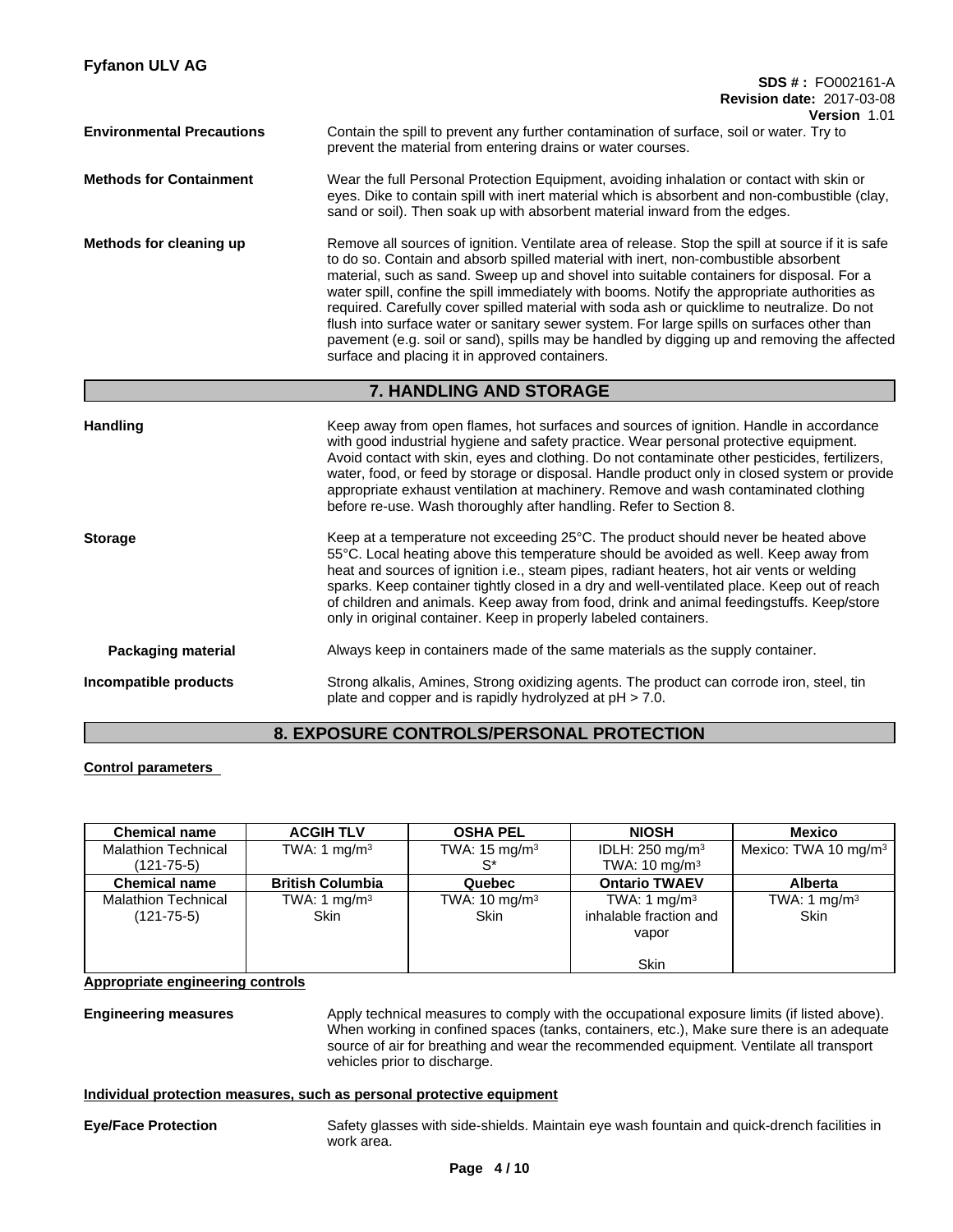| <b>Skin and Body Protection</b> | Use coveralls or long-sleeved uniform and head covering. For large exposures as in case of<br>a spill, use barrier suit covering the entire body, such as a waterproof PVC suit. Leather<br>items, including shoes, belts and watchbands, that have been contaminated should be<br>removed and destroyed. Wash all work clothing before reuse (separately from clothing<br>commonly used).                                                                                                                                                                                                                                                                                                   |
|---------------------------------|----------------------------------------------------------------------------------------------------------------------------------------------------------------------------------------------------------------------------------------------------------------------------------------------------------------------------------------------------------------------------------------------------------------------------------------------------------------------------------------------------------------------------------------------------------------------------------------------------------------------------------------------------------------------------------------------|
| <b>Hand Protection</b>          | Use protective gloves made of chemical materials such as nitrile or neoprene. Wash the<br>outside of gloves with soap and water before reuse. Check regularly for leaks.                                                                                                                                                                                                                                                                                                                                                                                                                                                                                                                     |
| <b>Respiratory Protection</b>   | Do not breathe vapors, mist or gas. The product does not automatically present an airborne<br>exposure concern during normal handling. In the event of an accidental discharge of the<br>material which produces a heavy vapour or mist, workers should put on officially approved<br>respiratory protection equipment with a universal filter type including particle filter.                                                                                                                                                                                                                                                                                                               |
| <b>Hygiene measures</b>         | Avoid contact with skin, eyes and clothing. Must have clean water available for washing in<br>case of eye or skin contamination. Wash skin before eating, drinking, chewing gum, or<br>using snuff. Shower after work. Remove contaminated clothing and wash before reuse.<br>Wash all work clothing separately; do not mix with household laundry. Persons working with<br>this product for a longer period should have frequent blood tests for cholinesterase levels. If<br>the cholinesterase levels fall below a critical point, no further exposure should be allowed<br>until it has been determined, by means of blood tests, that cholinesterase levels have<br>returned to normal. |
| <b>General information</b>      | If the product is used in mixtures, it is recommended that you contact the appropriate<br>protective equipment suppliers.                                                                                                                                                                                                                                                                                                                                                                                                                                                                                                                                                                    |

# **9. PHYSICAL AND CHEMICAL PROPERTIES**

### **Information on basic physical and chemical properties**

| Appearance<br><b>Physical State</b><br>Color<br>Odor<br><b>Odor threshold</b> | Suspension<br>Liquid<br>Colorless, Light yellow<br>Aromatic<br>No information available       |
|-------------------------------------------------------------------------------|-----------------------------------------------------------------------------------------------|
| рH                                                                            | 3.7-3.8 $\circledR$ 20 °C (when equal amounts of malathion and distilled water are dispersed) |
| <b>Melting point/freezing point</b>                                           | 2.85 °C                                                                                       |
| <b>Boiling Point/Range</b><br><b>Flash point</b>                              | 156 °C @ 0.7 mm Hg (Decomposes)<br>163 °C (PMCC)                                              |
| <b>Evaporation Rate</b>                                                       | No information available                                                                      |
| Flammability (solid, gas)                                                     | Not applicable (Product is a liquid)                                                          |
| <b>Flammability Limit in Air</b>                                              |                                                                                               |
| <b>Upper flammability limit:</b>                                              | No information available                                                                      |
| Lower flammability limit:                                                     | No information available                                                                      |
| Vapor pressure                                                                | $3.4 \times 10^{-6}$ @ 25°C                                                                   |
|                                                                               | $1.4 \times 10^{-4}$ @ 45°C                                                                   |
| Vapor density                                                                 | No information available                                                                      |
| <b>Density</b>                                                                | 1.23 g/mL @ 20°C                                                                              |
| <b>Specific gravity</b>                                                       | 1.23 g/mL @ 20°C                                                                              |
| <b>Water solubility</b>                                                       | Emulsifies                                                                                    |
| Solubility in other solvents                                                  | Solubility of malathion @20°C in:                                                             |
|                                                                               | ethyl acetate = >250 g/L= 57-67 g/L= 148.2 mg/L @ 25°C                                        |
| <b>Partition coefficient</b>                                                  | $K_{ow} = 560$ (n-octanol/water)                                                              |
| <b>Autoignition temperature</b>                                               | 278 °C                                                                                        |
| <b>Decomposition temperature</b>                                              | No information available                                                                      |
| <b>Viscosity, kinematic</b>                                                   | No information available                                                                      |
| Viscosity, dynamic                                                            | No information available                                                                      |
| <b>Explosive properties</b>                                                   | Not explosive                                                                                 |
| <b>Oxidizing properties</b>                                                   | Non-oxidizing                                                                                 |
| <b>Molecular weight</b>                                                       | No information available                                                                      |
| <b>Bulk density</b>                                                           | $10.26$ lb/gal                                                                                |
|                                                                               |                                                                                               |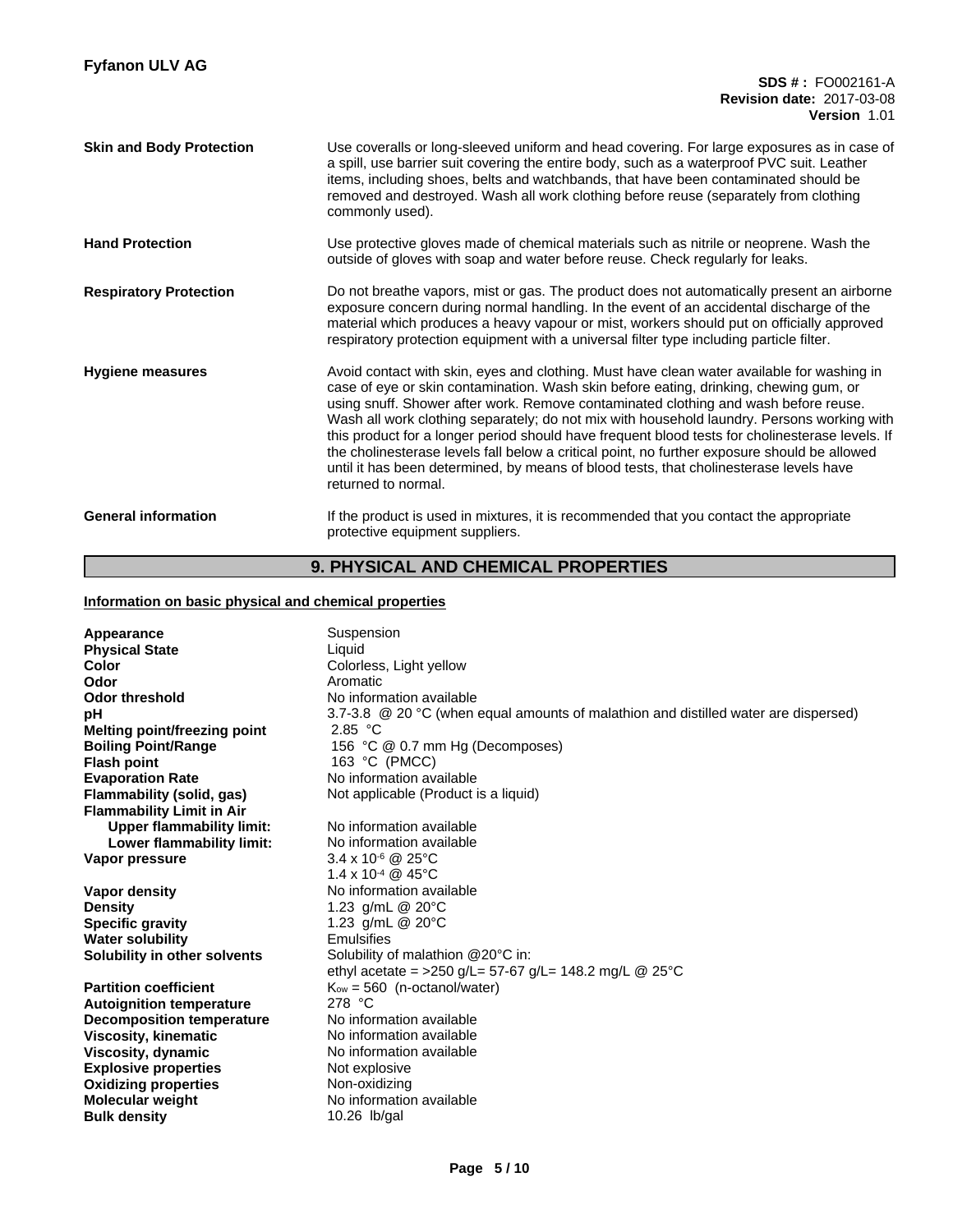|                                                                      | <b>10. STABILITY AND REACTIVITY</b>                                                                                                                                                                                                                                                                     |  |  |
|----------------------------------------------------------------------|---------------------------------------------------------------------------------------------------------------------------------------------------------------------------------------------------------------------------------------------------------------------------------------------------------|--|--|
| <b>Reactivity</b>                                                    | None under normal use conditions                                                                                                                                                                                                                                                                        |  |  |
| <b>Chemical Stability</b>                                            | Malathion will decompose rapidly when heated to temperatures above 140°C, significantly<br>increasing the risk of explosion. Direct local heating such as electric heating or by steam<br>must be avoided.                                                                                              |  |  |
|                                                                      | The decomposition is dependent on time as well as temperature due to self-accelerating<br>exothermic and autocatalytic reactions. The reactions involve rearrangements and<br>polymerisation releasing volatile malodorous and inflammable compounds such as dimethyl<br>sulphide and methyl mercaptan. |  |  |
| <b>Hazardous polymerization</b>                                      | Possibility of Hazardous Reactions None under normal processing. Decomposition can occur on exposure to heat or moisture.<br>Hazardous polymerization may occur.                                                                                                                                        |  |  |
| <b>Conditions to avoid</b>                                           | Temperatures above 25°C. Heating can release hazardous gases. The product should<br>never be heated above 55°C. Local heating above this temperature should be avoided as<br>well.                                                                                                                      |  |  |
| Incompatible materials                                               | Strong alkalis, Amines, Strong oxidizing agents. The product can corrode iron, steel, tin<br>plate and copper and is rapidly hydrolyzed at pH > 7.0.                                                                                                                                                    |  |  |
| Hazardous Decomposition Products See Section 5 for more information. |                                                                                                                                                                                                                                                                                                         |  |  |
|                                                                      | <b>11. TOXICOLOGICAL INFORMATION</b>                                                                                                                                                                                                                                                                    |  |  |
| <b>Product Information</b>                                           |                                                                                                                                                                                                                                                                                                         |  |  |
| LD50 Oral<br><b>LD50 Dermal</b><br><b>LC50 Inhalation</b>            | $:$ $\sim$ 5500 mg/kg (rat)<br>: > 2000 mg/kg (rabbit)<br>: > 5.2 mg/L 4 hr (rat)                                                                                                                                                                                                                       |  |  |
|                                                                      |                                                                                                                                                                                                                                                                                                         |  |  |

| Serious eye damage/eye irritation | Slightly irritating to eyes. |
|-----------------------------------|------------------------------|
| <b>Skin corrosion/irritation</b>  | Slightly irritating.         |
| <b>Sensitization</b>              | Non-sensitizing              |

### **Information on toxicological effects**

| <b>Symptoms</b>                                            | Malathion is a cholinesterase inhibitor affecting the central and peripheral nervous systems<br>producing respiratory depression. On contact, the first symptoms to appear may be<br>irritation. Symptoms of cholinesterase inhibition: nausea, headache, vomiting, cramps,<br>weakness, blurred vision, pin-point pupils, tightness in chest, laboured breathing,<br>nervousness, sweating, watering of eyes, drooling or frothing of mouth and nose, muscle<br>spasms and coma. |
|------------------------------------------------------------|-----------------------------------------------------------------------------------------------------------------------------------------------------------------------------------------------------------------------------------------------------------------------------------------------------------------------------------------------------------------------------------------------------------------------------------------------------------------------------------|
|                                                            | Delayed and immediate effects as well as chronic effects from short and long-term exposure                                                                                                                                                                                                                                                                                                                                                                                        |
| <b>Mutagenicity</b>                                        | The product contains no ingredients known to be mutagenic.                                                                                                                                                                                                                                                                                                                                                                                                                        |
| Carcinogenicity                                            | Malathion: Limited evidence of a carcinogenic effect                                                                                                                                                                                                                                                                                                                                                                                                                              |
| <b>Neurological effects</b>                                | Malathion: No information available                                                                                                                                                                                                                                                                                                                                                                                                                                               |
| <b>Reproductive toxicity</b>                               | This product does not contain any known or suspected reproductive hazards.                                                                                                                                                                                                                                                                                                                                                                                                        |
| <b>STOT - single exposure</b>                              | No known effects under normal use conditions.                                                                                                                                                                                                                                                                                                                                                                                                                                     |
| <b>STOT - repeated exposure</b>                            | Causes damage to organs through prolonged or repeated exposure. See listed target<br>organs below.                                                                                                                                                                                                                                                                                                                                                                                |
| <b>Target organ effects</b><br><b>Neurological effects</b> | Nervous System, Acetylcholinesterase Inhibition<br>Malathion: No information available                                                                                                                                                                                                                                                                                                                                                                                            |
| <b>Aspiration hazard</b>                                   | The product does not present an aspiration pneumonia hazard.                                                                                                                                                                                                                                                                                                                                                                                                                      |
|                                                            |                                                                                                                                                                                                                                                                                                                                                                                                                                                                                   |

| <b>Chemical name</b>                      | A<br>וטטי | <b>IARC</b> | $\overline{a}$<br>. | <b>OCUA</b><br>UJ.<br>пμ |
|-------------------------------------------|-----------|-------------|---------------------|--------------------------|
| . .<br>Technical<br>Malathion             |           | Group       |                     |                          |
| $\overline{ }$<br><b>.</b> ^ ^<br>コ / 5 し |           |             |                     |                          |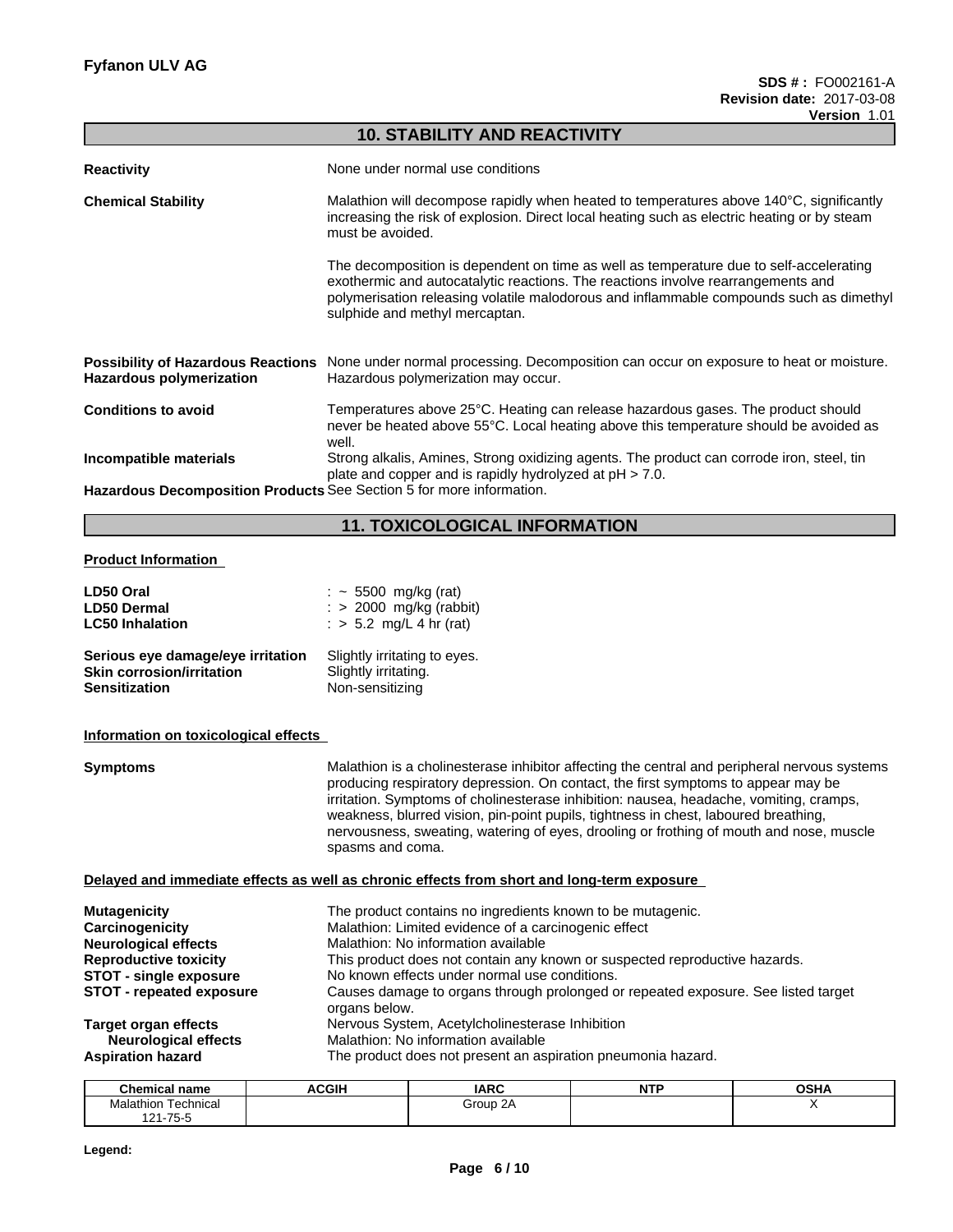*IARC (International Agency for Research on Cancer) Group 2A - Probably Carcinogenic to Humans OSHA (Occupational Safety and Health Administration of the US Department of Labor) X - Present*

## **12. ECOLOGICAL INFORMATION**

#### **Ecotoxicity**

Malathion is very toxic to fish, aquatic invertebrates, aquatic life stages of amphibians and insects. It is less toxic to aquatic plants, birds and soil macro- and microorganisms.

| Malathion Technical (121-75-5) |                    |                                        |       |              |
|--------------------------------|--------------------|----------------------------------------|-------|--------------|
| Active Ingredient(s)           | <b>Duration</b>    | <b>Species</b>                         | Value | <b>Units</b> |
| Malathion                      | 96 h LC50          | Oncorhynchus mykiss<br>(rainbow trout) | 0.18  | mg/L         |
|                                | 37-day NOEC        | Oncorhynchus mykiss<br>(rainbow trout) | 21    | $\mu$ g/L    |
|                                | 48 h EC50          | Daphnia magna                          | 0.72  | $\mu$ g/L    |
|                                | 21 d NOEC          | Daphnia magna                          | 0.06  | $\mu$ g/L    |
|                                | 72-h IC50          | Selenastrum<br>capricornutum           | 4.06  | mg/L         |
|                                | LD50               | Bobwhite quail                         | 359   | mg/kg        |
|                                | 5-day dietary LC50 | Bobwhite quail                         | 3497  | mg/kg        |
|                                | LD50               | Mallard duck                           | 1485  | mg/kg        |
|                                | 14-day LC50        | Earthworm                              | 613   | mg/kg        |
|                                | LD50 acute oral    | Honey bees                             | 0.38  | $\mu$ g/bee  |
|                                | LD50 topical       | Honey bees                             | 0.27  | µg/bee       |

| Persistence and degradability                                       | Malathion: Readily biodegradable, Non-persistent.                                                                                                                                                                                                                                                                                                               |  |  |  |
|---------------------------------------------------------------------|-----------------------------------------------------------------------------------------------------------------------------------------------------------------------------------------------------------------------------------------------------------------------------------------------------------------------------------------------------------------|--|--|--|
| <b>Bioaccumulation</b><br>Malathion: Not expected to bioaccumulate. |                                                                                                                                                                                                                                                                                                                                                                 |  |  |  |
| <b>Mobility</b>                                                     | Malathion: Medium mobility; has some potential to reach groundwater.                                                                                                                                                                                                                                                                                            |  |  |  |
|                                                                     | <b>13. DISPOSAL CONSIDERATIONS</b>                                                                                                                                                                                                                                                                                                                              |  |  |  |
| Waste disposal methods                                              | Improper disposal of excess pesticide, spray mixture, or rinsate is prohibited. If these<br>wastes cannot be disposed of by use according to label instructions, contact appropriate<br>disposal authorities for guidance. Proper personal protective equipment, as described in<br>Sections 7 and 8, must be worn while handling materials for waste disposal. |  |  |  |
| <b>Contaminated Packaging</b>                                       | Containers must be disposed of in accordance with local, state and federal regulations.<br>Refer to the product label for container disposal instructions.                                                                                                                                                                                                      |  |  |  |
|                                                                     |                                                                                                                                                                                                                                                                                                                                                                 |  |  |  |

# **14. TRANSPORT INFORMATION**

#### **DOT**

| UN/ID no<br><b>Proper Shipping Name</b><br><b>Hazard class</b> | UN3082<br>Environmentally hazardous substance, liquid, n.o.s.<br>9                                        |
|----------------------------------------------------------------|-----------------------------------------------------------------------------------------------------------|
| <b>Packing Group</b><br><b>Marine Pollutant</b>                | Ш<br>Malathion.                                                                                           |
| <b>Description</b>                                             | UN3082, Environmentally hazarodous substance, liquid, n.o.s. (malathion), 9, III, Marine<br>pollutant, RQ |
| <b>TDG</b><br>UN/ID no                                         | UN3082                                                                                                    |
| <b>Proper Shipping Name</b>                                    | Environmentally hazardous substance, liquid, n.o.s.                                                       |
|                                                                | Page 7/10                                                                                                 |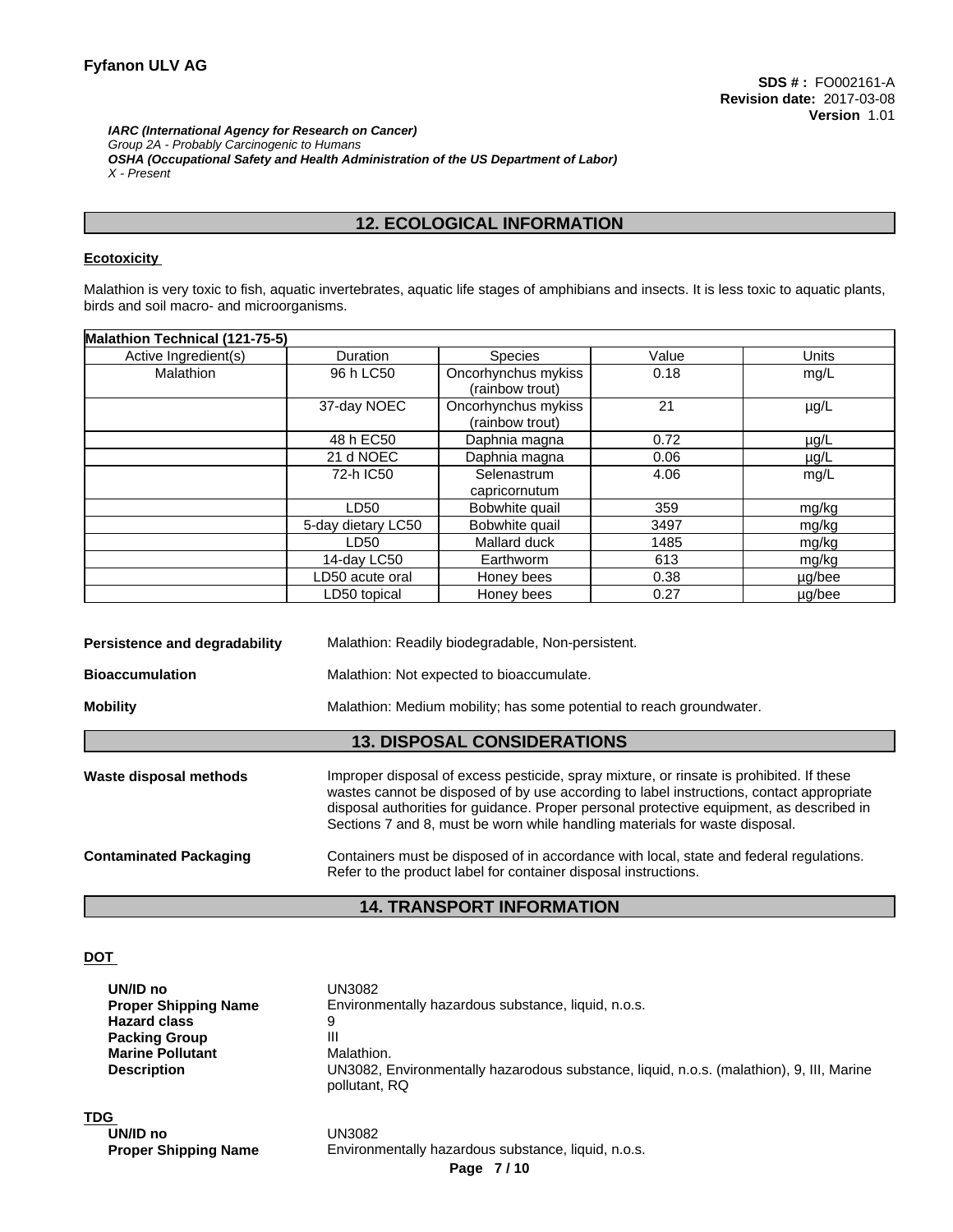| <b>Hazard class</b><br><b>Packing Group</b><br><b>Marine Pollutant</b><br><b>Description</b> | 9<br>Ш<br>Malathion.<br>UN3082, Environmentally hazarodous substance, liquid, n.o.s. (malathion), 9, III, Marine<br>pollutant, RQ |
|----------------------------------------------------------------------------------------------|-----------------------------------------------------------------------------------------------------------------------------------|
| ICAO/IATA                                                                                    |                                                                                                                                   |
| UN/ID no                                                                                     | <b>UN3082</b>                                                                                                                     |
| <b>Proper Shipping Name</b>                                                                  | Environmentally hazardous substance, liquid, n.o.s.                                                                               |
| <b>Hazard class</b>                                                                          | 9                                                                                                                                 |
| <b>Packing Group</b>                                                                         | Ш                                                                                                                                 |
| <b>Description</b>                                                                           | UN3082, Environmentally hazarodous substance, liquid, n.o.s. (malathion), 9, III, Marine<br>pollutant, RQ                         |
| IMDG/IMO                                                                                     |                                                                                                                                   |
| UN/ID no                                                                                     | <b>UN3082</b>                                                                                                                     |
| <b>Proper Shipping Name</b>                                                                  | Environmentally hazardous substance, liquid, n.o.s.                                                                               |
| <b>Hazard class</b>                                                                          | 9                                                                                                                                 |
| <b>Packing Group</b>                                                                         | Ш                                                                                                                                 |
| EmS No.                                                                                      | $F-A, S-F$                                                                                                                        |
| <b>Marine Pollutant</b>                                                                      | Malathion                                                                                                                         |
| <b>Description</b>                                                                           | UN3082, Environmentally hazarodous substance, liquid, n.o.s. (malathion), 9, III, Marine<br>pollutant, RQ                         |

# **15. REGULATORY INFORMATION**

# **U.S. Federal Regulations**

#### **SARA 313**

Section 313 of Title III of the Superfund Amendments and Reauthorization Act of 1986 (SARA). This product contains a chemical or chemicals which are subject to the reporting requirements of the Act and Title 40 of the Code of Federal Regulations, Part 372:

| <b>Chemical name</b> | <b>CAS-No</b> | Weight % | <b>SARA 313</b><br><b>Threshold</b><br>$\sim$<br>Values<br>"∕∘ |
|----------------------|---------------|----------|----------------------------------------------------------------|
| 121-75-5             | -75-5         | -100     | .                                                              |
| Technical - 1        | ຳ             | co.      |                                                                |
| Malathion            | '-ا ∡،        | ου·      |                                                                |

#### **SARA 311/312 Hazard Categories**

| <b>Acute health hazard</b>        | Yes. |
|-----------------------------------|------|
| <b>Chronic health hazard</b>      | Yes  |
| <b>Fire hazard</b>                | N٥   |
| Sudden release of pressure hazard | N٥   |
| <b>Reactive Hazard</b>            | No   |

#### **Clean Water Act**

This product contains the following substances which are regulated pollutants pursuant to the Clean Water Act (40 CFR 122.21 and 40 CFR 122.42):

| <b>Chemical name</b>                   | <b>CWA - Reportable</b><br>Quantities | <b>CWA - Toxic Pollutants  </b> | <b>CWA - Priority</b><br><b>Pollutants</b> | <b>CWA - Hazardous</b><br><b>Substances</b> |
|----------------------------------------|---------------------------------------|---------------------------------|--------------------------------------------|---------------------------------------------|
| <b>Malathion Technical</b><br>121-75-5 | 100 lb                                |                                 |                                            |                                             |

### **CERCLA**

This material, as supplied, contains one or more substances regulated as a hazardous substance under the Comprehensive Environmental Response Compensation and Liability Act (CERCLA) (40 CFR 302):

| <b>Chemical name</b>       | <b>Hazardous Substances RQs</b> | <b>Extremely Hazardous Substances</b><br>RQs |
|----------------------------|---------------------------------|----------------------------------------------|
| <b>Malathion Technical</b> | 100 lb                          |                                              |
| 121-75-5                   | 45.4 ka                         |                                              |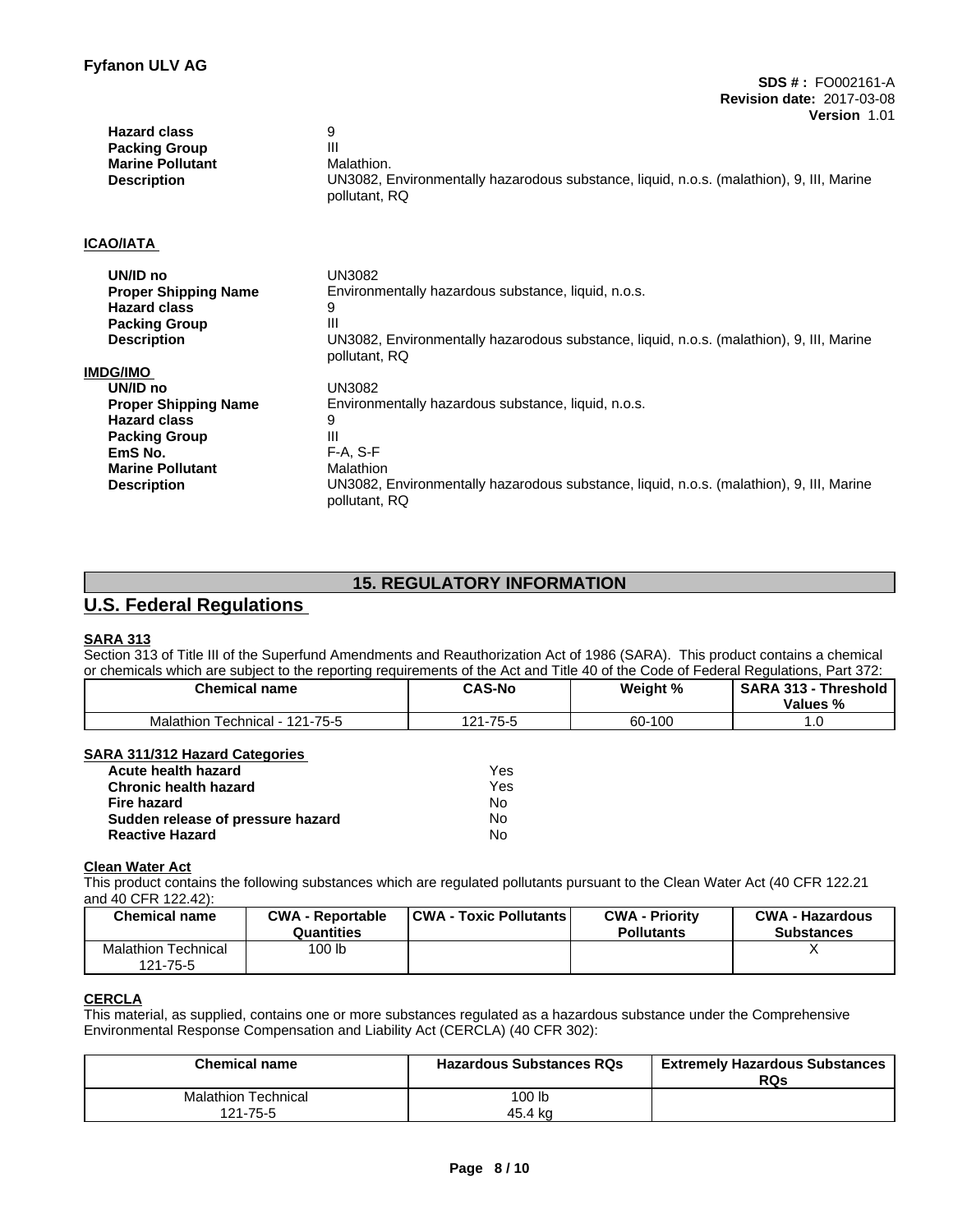This chemical is a pesticide product registered by the Environmental Protection Agency and is subject to certain labeling requirements under federal pesticide law. These requirements differ from the classification criteria and hazard information required for safety data sheets, and for workplace labels of non-pesticide chemicals. Following is the hazard information as *required on the pesticide label:*

*CAUTION Harmful if swallowed. Harmful if absorbed through skin. Harmful if inhaled. Avoid contact with eyes, skin, or clothing. Avoid breathing spray mist. Prolonged or frequently repeated skin contact may cause allergic reactions in some individuals.*

# **US State Regulations**

#### **California Proposition 65**

This product contains the following Proposition 65 chemicals:

| ∩hom…<br>name<br>$\cdots$<br>опеннса         | <br>$\mathbf{r}$<br>Pron<br>.<br>- -<br>ااa⊔rٽ<br>o.<br>AH.<br>.ur |  |  |
|----------------------------------------------|--------------------------------------------------------------------|--|--|
| $- -$<br>101<br>l echnical<br>Malathion<br>ີ | noaer<br>cino<br>n,<br>ا0ت                                         |  |  |

#### **U.S. State Right-to-Know Regulations**

| <b>Chemical name</b>       | New<br>Jersev | Massachusetts | Pennsvlvania |
|----------------------------|---------------|---------------|--------------|
| Fechnical<br>Malath<br>non |               |               | . .          |
| $1 - 75 - 5$<br>1 O A      |               |               |              |

#### **International Inventories**

| <b>Chemical name</b>                   | <b>TSCA</b><br>States) | <b>DSL</b><br> (United   (Canada) | <b>EINECS/ELINC</b><br>S (Europe) | <b>ENCS</b><br>(Japan) | China<br>(IECSC) | <b>KECL (Korea)</b> | <b>PICCS</b><br>(Philippines) | <b>AICS</b><br>(Australia) |
|----------------------------------------|------------------------|-----------------------------------|-----------------------------------|------------------------|------------------|---------------------|-------------------------------|----------------------------|
| <b>Malathion Technical</b><br>121-75-5 |                        |                                   |                                   |                        |                  |                     |                               | $\lambda$                  |

| --<br>.<br>name<br>ne<br>alud l | -----<br>$- - - - -$<br>วเสเนธ | M<br>$\mathbf{v}$<br>ाक |
|---------------------------------|--------------------------------|-------------------------|
| echnical<br>. л.-<br>lalathior  |                                | WA.<br>ma/m∘<br>Mexico  |

#### **CANADA**

#### **WHMIS Statement**

This product has been classified in accordance with the hazard criteria of the Controlled Products Regulations (CPR) and the SDS contains all the information required by the CPR.

This product is a Pest Control Product and is not regulated as a Controlled Product under the Hazardous Products Act (HPA). However, for reference purposes only, this product would have the following WHMIS Classification if it were regulated as a Controlled Product under the HPA:

#### **WHMIS Hazard Class** D2B - Toxic materials

F - Dangerously reactive material





## **16. OTHER INFORMATION**